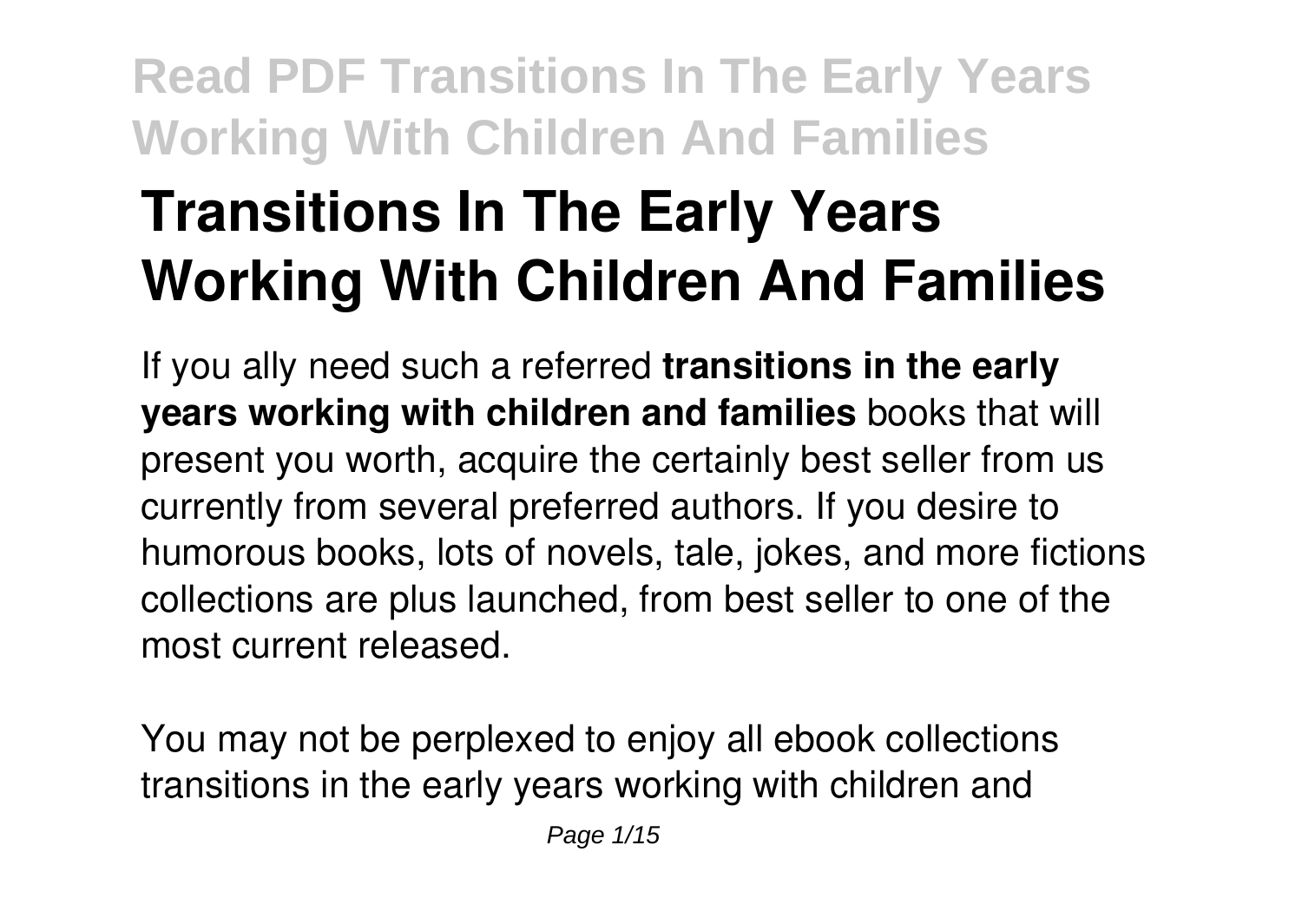families that we will utterly offer. It is not not far off from the costs. It's not quite what you obsession currently. This transitions in the early years working with children and families, as one of the most full of life sellers here will very be among the best options to review.

**Clutter Land Childrens Picture Books for ages 3 6 Early childhood transitions Preschool Book 2** The First 90 Days Transition Roadmap **The First Major Transition in Evolution | Single-Celled Life—Prokaryotes to Eukaryotes** *What Caused Life's Major Evolutionary Transitions? Transitions and Settling In - a guide for practitioners* How to Write a Scene Transition for your Novel like a New York Times Bestseller Preschool Transition Songs Transitions to Page 2/15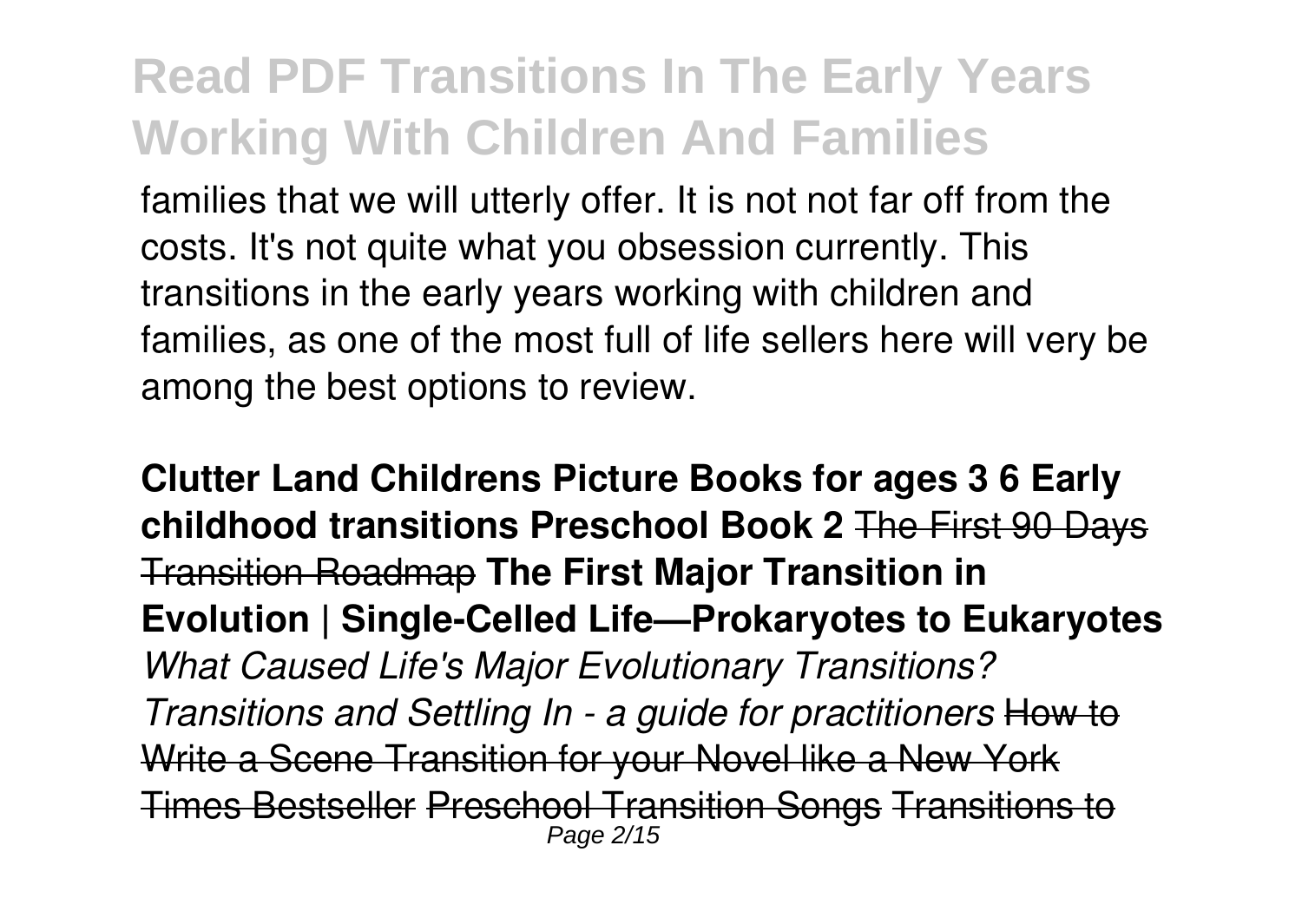Online Learning: Early Years 3/25 Webinar A Successful Preschool Transition: Managing Separation Anxiety *The First 90 Days Transition Roadmap Framework* What Learning Looks Like: The Art And Science Of Classroom Transitions **Preschool How To: Transitioning Improve your Writing: Show, Not Tell 4 things every first time manager should do on the first week** *30 60 90 Day Plan for New Managers Transition Words FTM AndroGel: Cost And Application First Person Dos and Donts* **How to build a 30 60 90 day plan** *November 1, 2020: All Saints Day | Saint Luke Chicago Transitions Focus on Early Years Practitioners* **Transitions for Beginners (vodcast)** *Researching transitions in Early Childhood - What and Why?* **Trapped In Transition | Pastor Steven Furtick | Elevation Church** *Crossing the Border (a* Page 3/15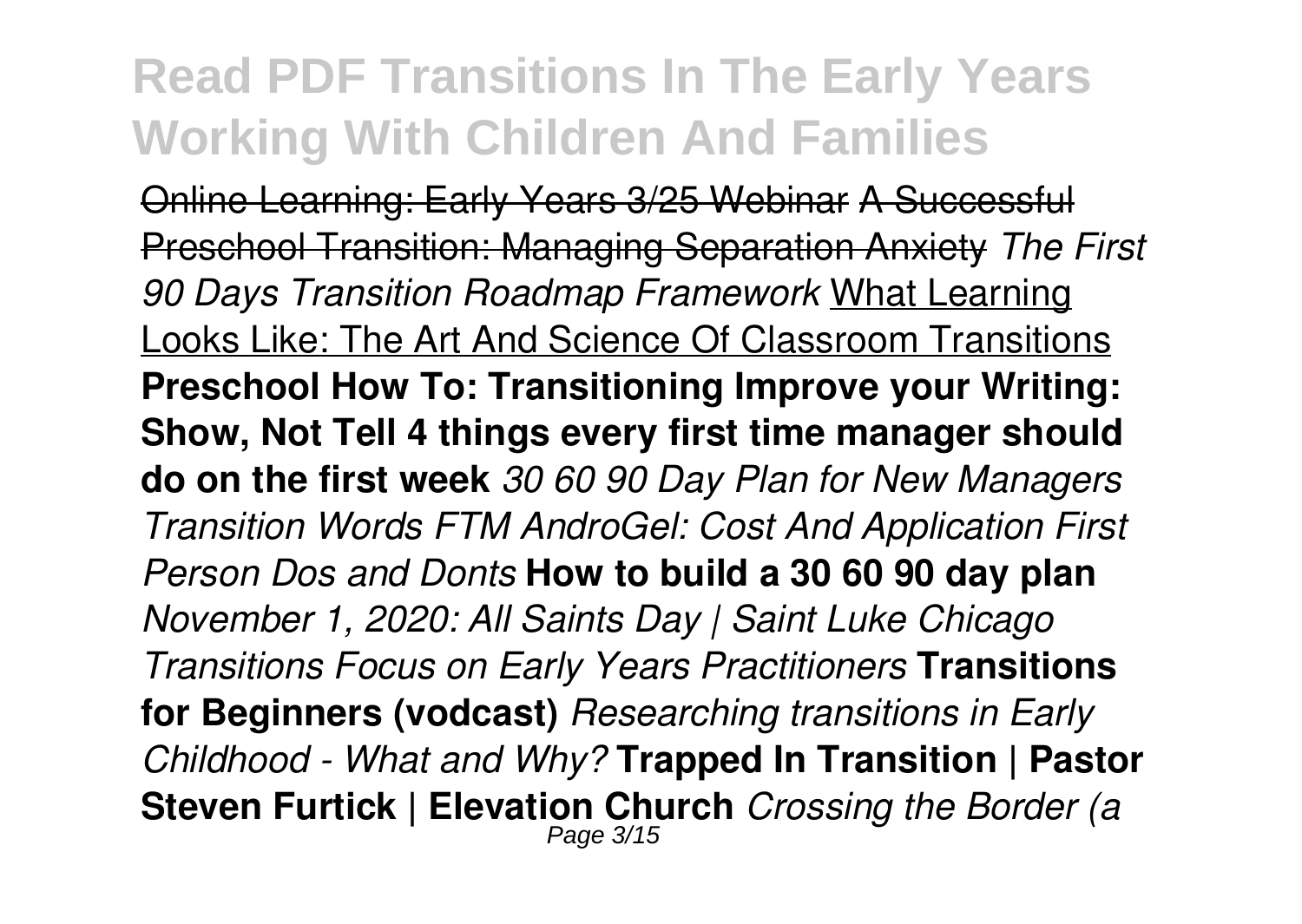*child's transition to school) | Carol Hartley How to Write Transitions* Transition from Reception to Year 1 | Prepare Your Child

Transitions In The Early Years

Transitions are an inevitable part in every child's journey. Many papers, articles and books have been written on the subject, some of which we share here. Start from the child. Early Education supports a child-centred approach which meets the needs of every child.

Transitions | Early Education Transition: The Journey. Children's lives today are so much more hectic than ever before. Going to a setting for the first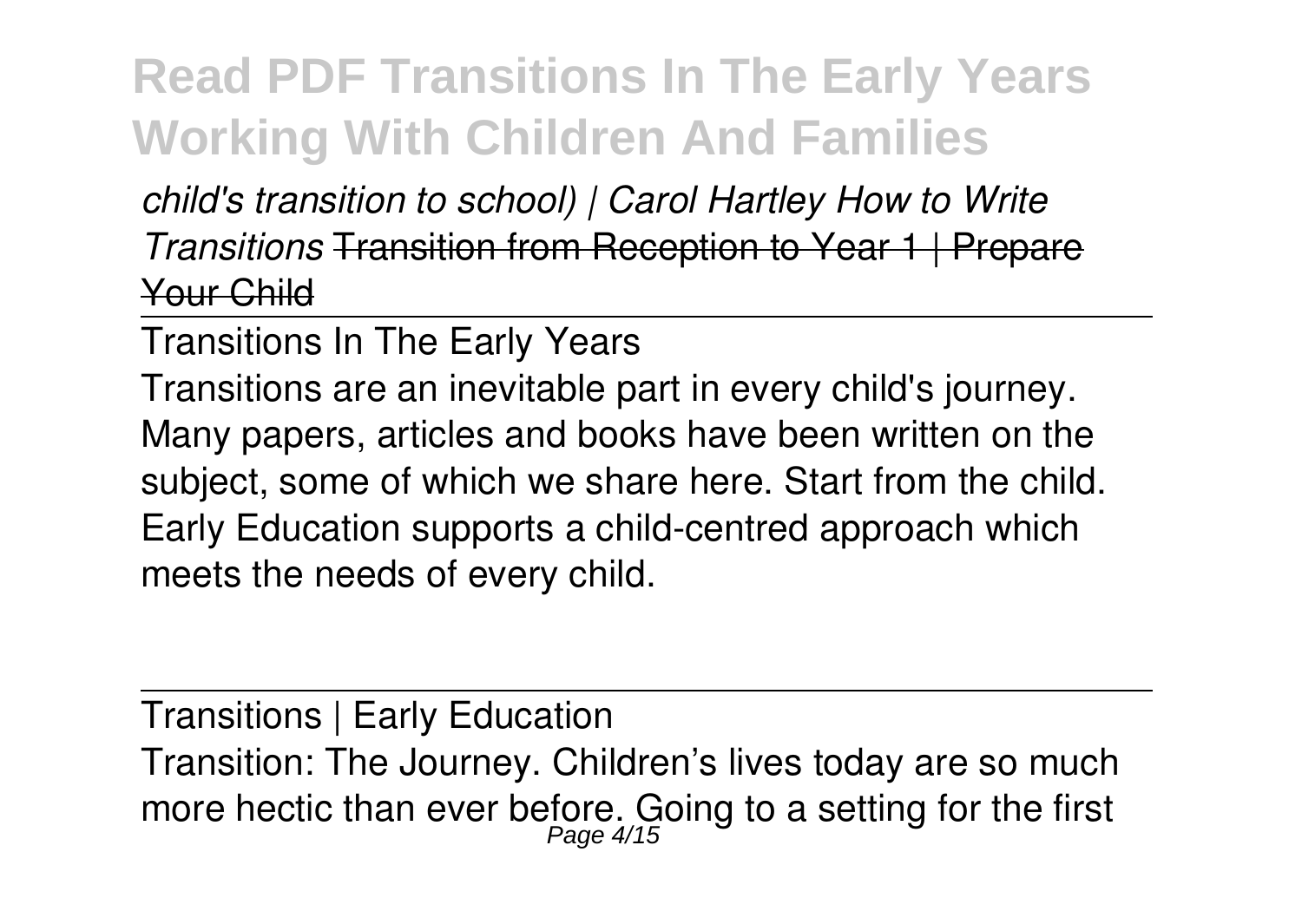time, moving to another one, starting school or moving into a new class are seen by many people as a normal part of the lives of children. Yet transitions are milestone events for children and have a definite effect on their development.

#### Transitions - Early Years Matters

Transitions in Early Years. Transitions in early years can be daunting for even the most confident of children. In a new setting or new classroom, there will often be a range of previous experiences: some children may have been at home with parents, some with childminders, others may have attended a nursery or preschool.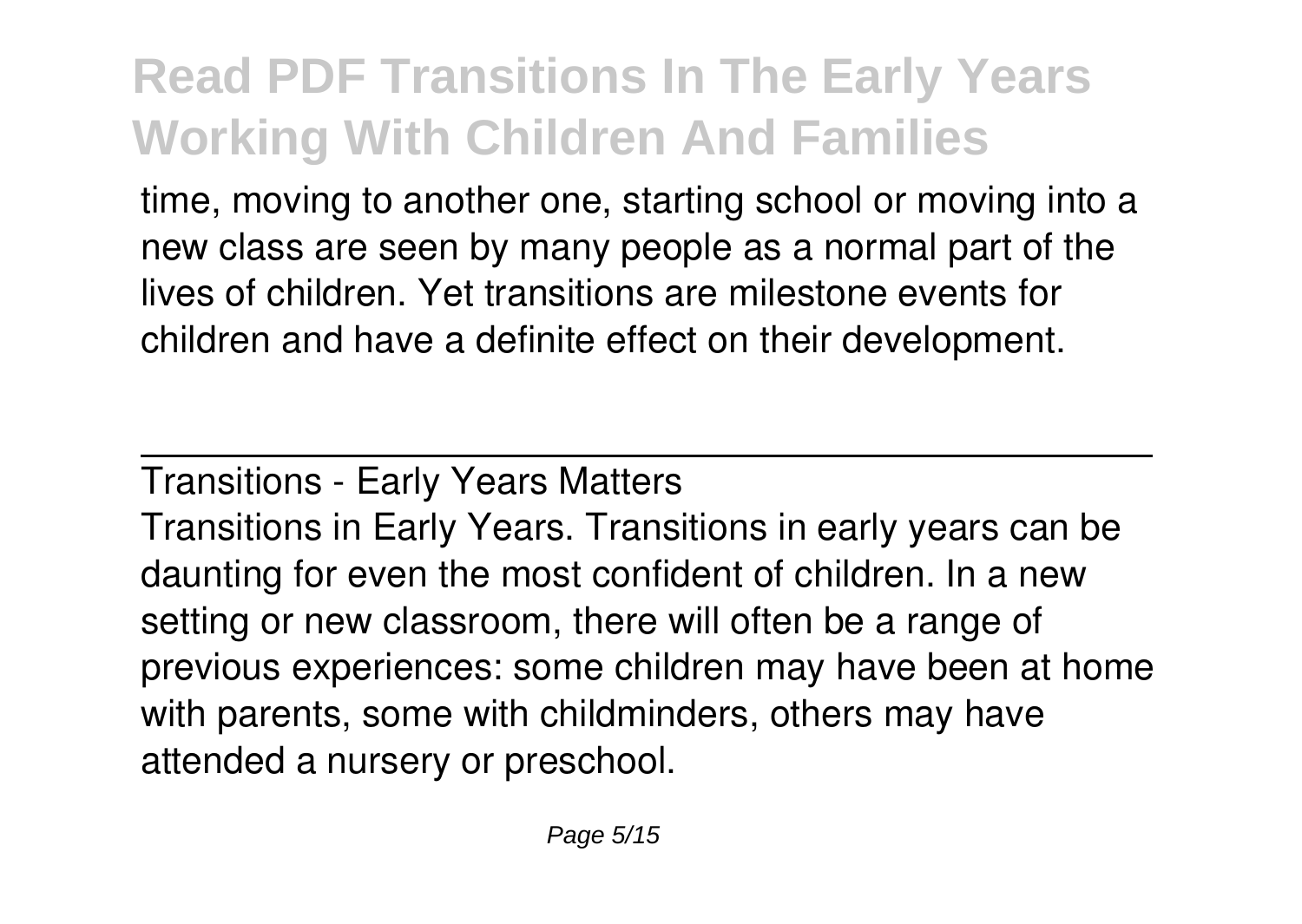Transition EYFS | Transitions in Early Years Jamel Carly explains why every transition a child will face as they go through their education begins with how we welcome them in the Early Years He'll run through the importance of involving parents and making all children welcome to begin with, before some key lessons about the transitions to Primary education

Early Years Transitions and How They Set Our Children Up

Examples of good practice for supporting early years transitions include: Work closely with all adults who are<br>Page 6/15

...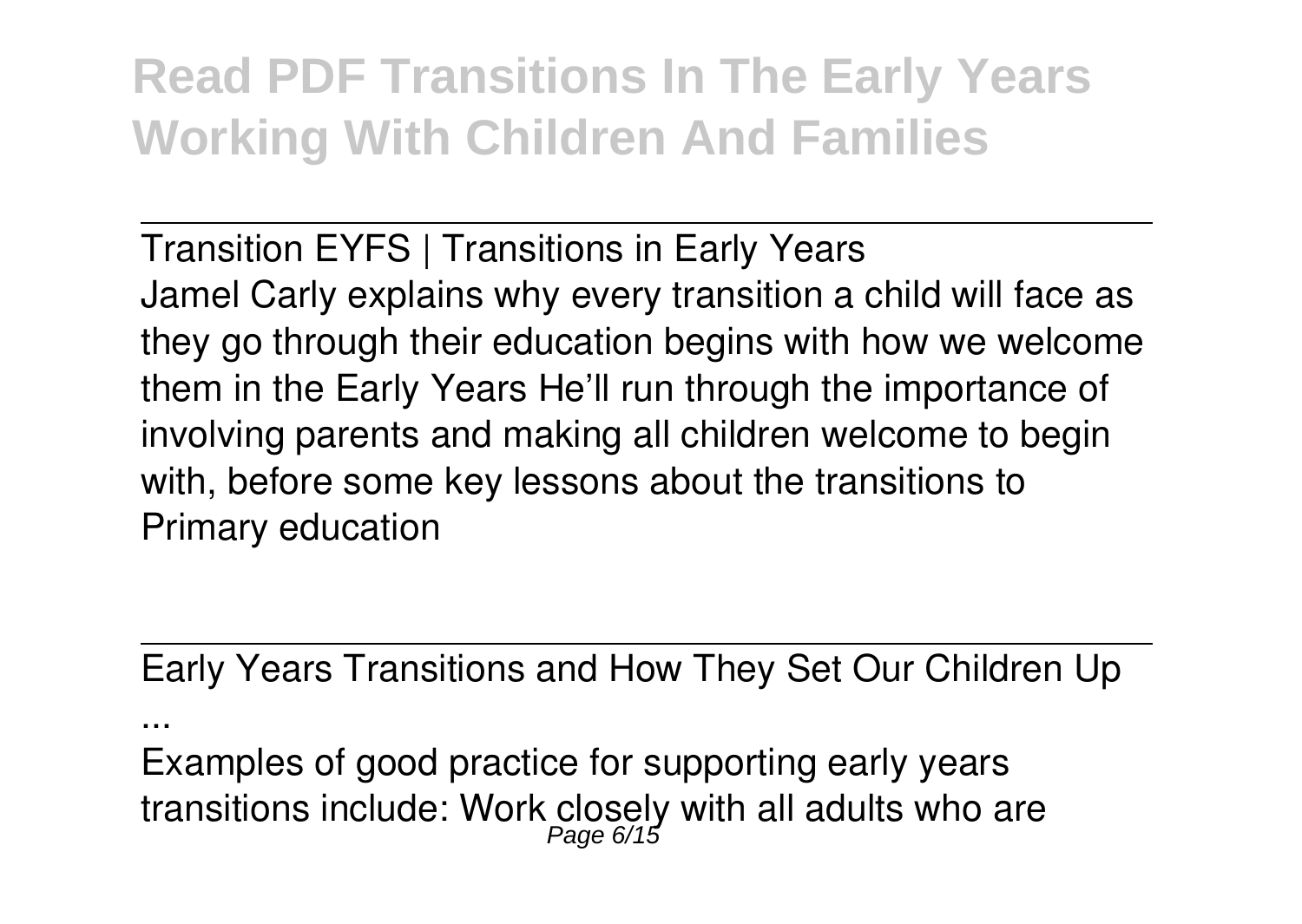involved with the child to plan for the separation in order to reassure and support... Spend quality time with the child and allow them to freely talk about what is happening to them and ...

Different Types of Transitions in Child Development It seems ironic then, that there is potential for more transitions as children move through the Early Years Foundation Stage (EYFS) than in any other stage of the education system. A child may move from home to a childminder, onto a playgroup, then into nursery and finally into school all before they reach their fifth birthday.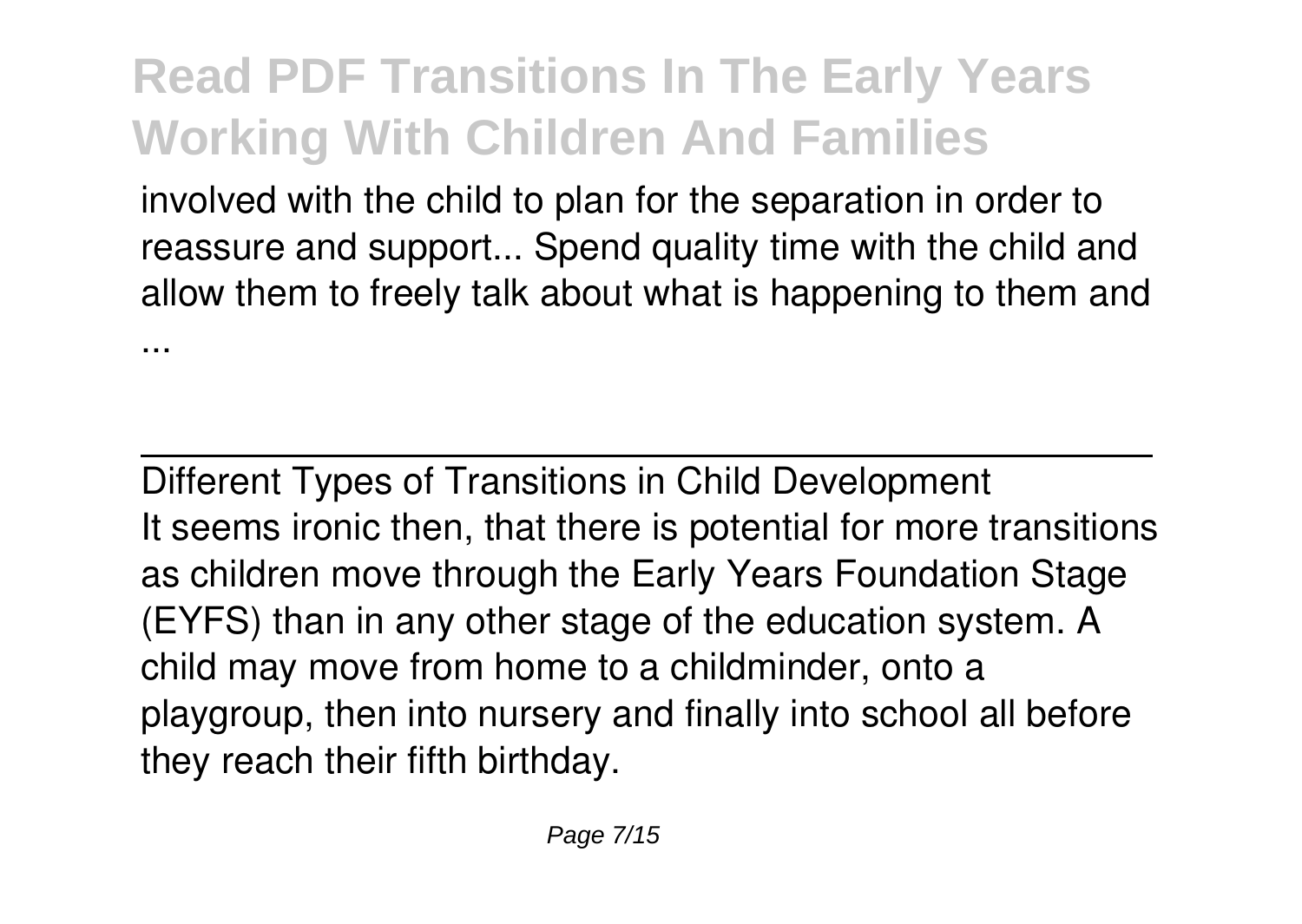Successful transitions in early years - afaeducation.org Supporting Transitions in the Early Years Building relationships. Strong, respectful relationships between parents and practitioners lay the foundation for... Enabling environments. Environments and routines that encourage shared endeavour, or special time in small groups, are... Effective pedagogy. ...

Supporting Transitions in the Early Years | A Unique Child ... Key principles for good practice in supporting successful early years transitions Unique Child • Recognise that all children, can be vulnerable at times of change, particularly those with...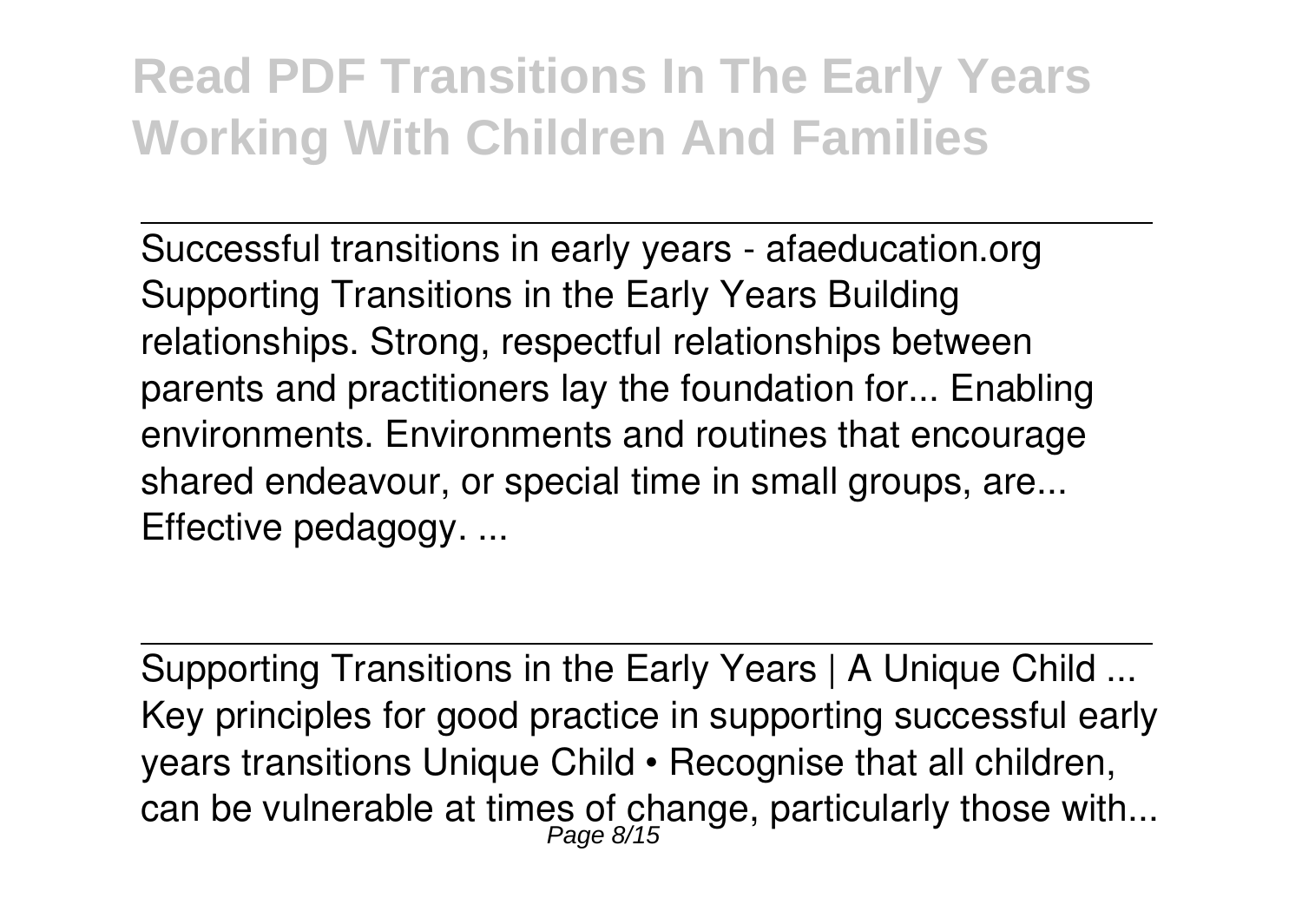Smooth Transitions in the Early Years: A Good Practice Guide

Transitions in Early Learning and Childcare and into Primary 1. These resources will highlight emerging practice and guide practitioners to useful resources and supports. Links/resources: Wakelet: Supporting young children at points of transition. Powerpoint presentation: Early Years transitions (4.5 MB) Back to top

Transitions in 2020 | Learning resources | National ... The principle of well-planned transitions and of working with  $P_{age}$   $9/15$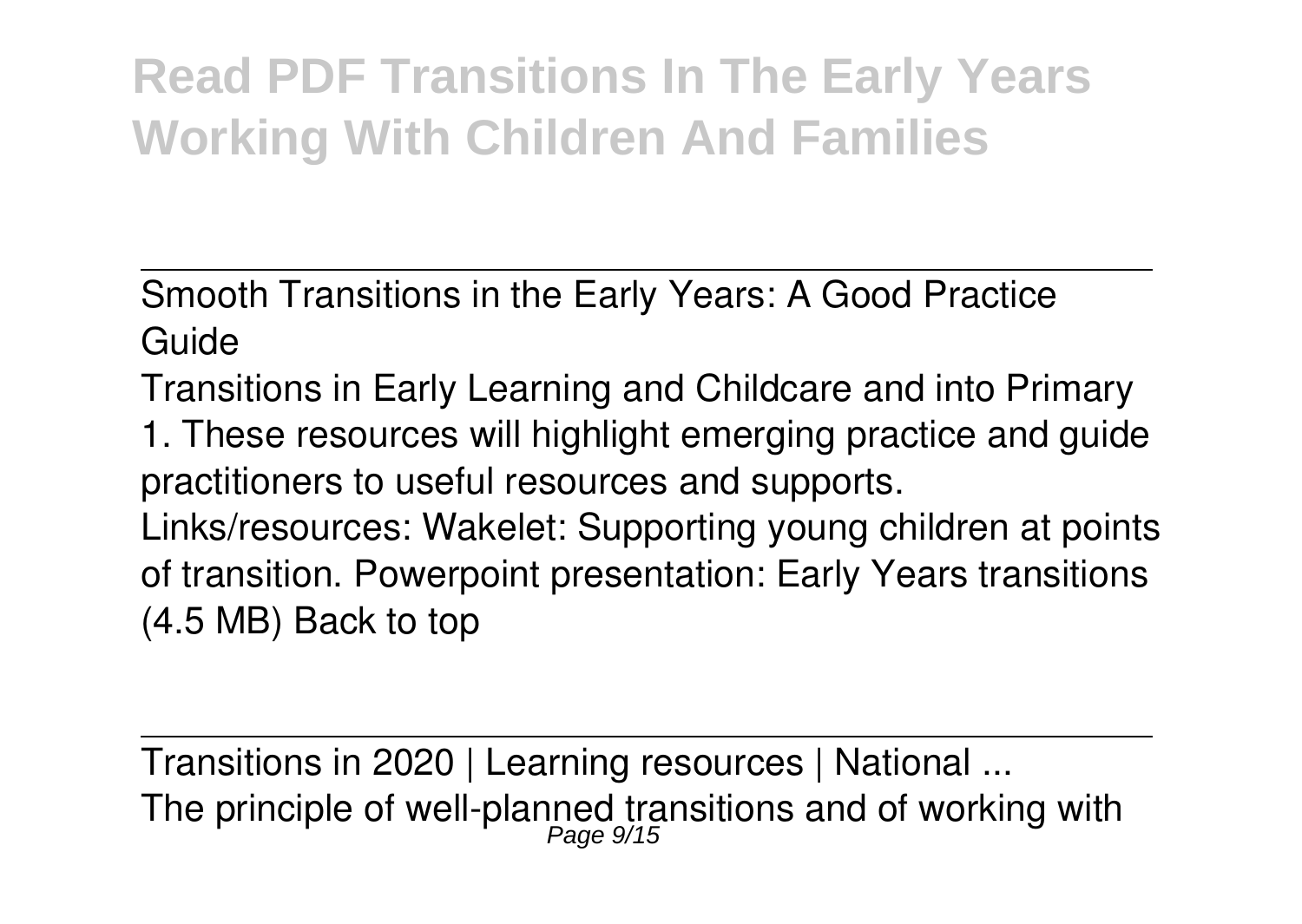parents to ensure that children's needs are met appropriately is embedded within the Early Years Foundation Stage (EYFS). Transition should be viewed as a process rather than a single event and children, practitioners and parents should all be involved in the process.

Managing transitions in early years provisions | Croner-i When you think about transitions during the early years, you usually think of joining the setting, moving rooms for example from baby room to toddler room within the setting or starting school, these are usually defined as vertical transitions.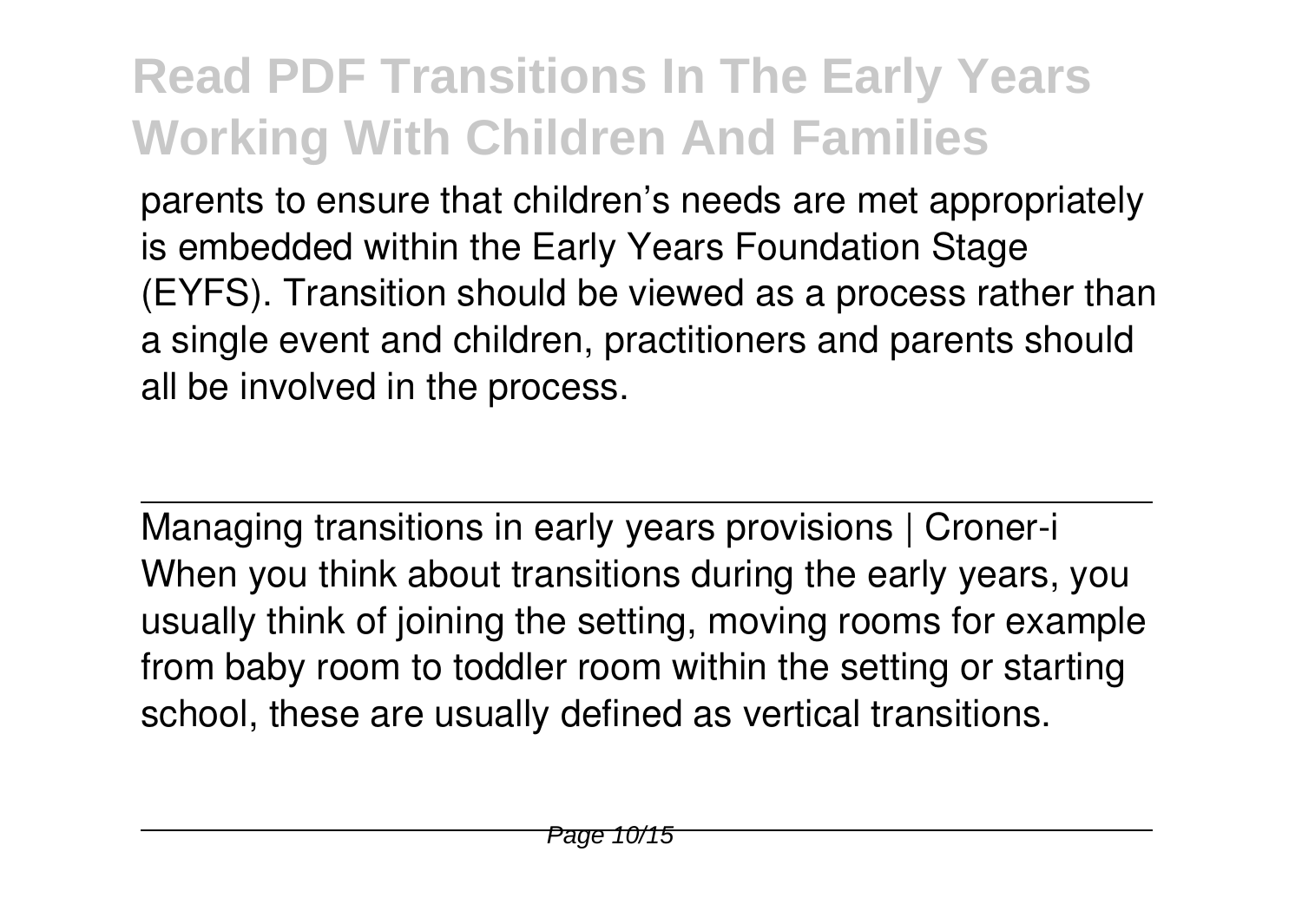Supporting daily transition - Early Years Careers ?Transitions in the Early Years will be of great interest to a wide audience. This book brings together theory and practice, with the case studies providing an insightful contribution from different perspectives, to understanding the impact of change in young children?s lives?

Transitions in the Early Years: Working with Children and ... 'Transitions in the Early Years will be of great interest to a wide audience. This book brings together theory and practice, with the case studies providing an insightful contribution from different perspectives, to understanding the impact of change in young children's lives'-Jo Armistead, Assistant Lecturer, Page 11/15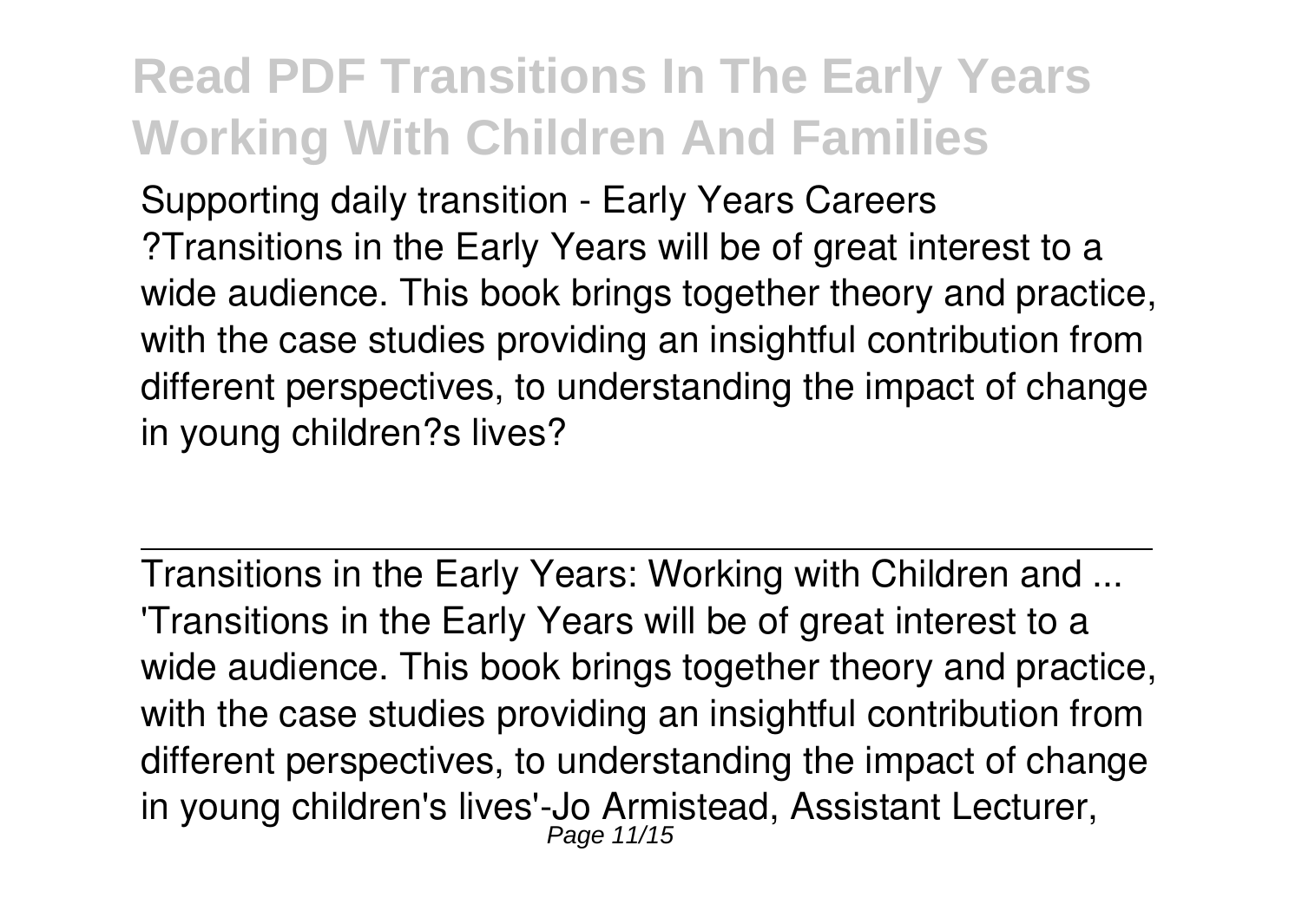#### **Read PDF Transitions In The Early Years Working With Children And Families** Leeds Metropolitan University

Transitions in the Early Years | SAGE Publications Ltd Transitions are the moves children and young people make from home to an early learning and childcare (ELC) setting, from there to primary, from stage to stage, from primary to secondary, between schools and from secondary to further education and beyond. Transitions and changes are part of everyone's life.

What are transitions? | Transitions | My child | Parent Zone The principle of well-planned transitions and of working with  $P_{age}$  12/15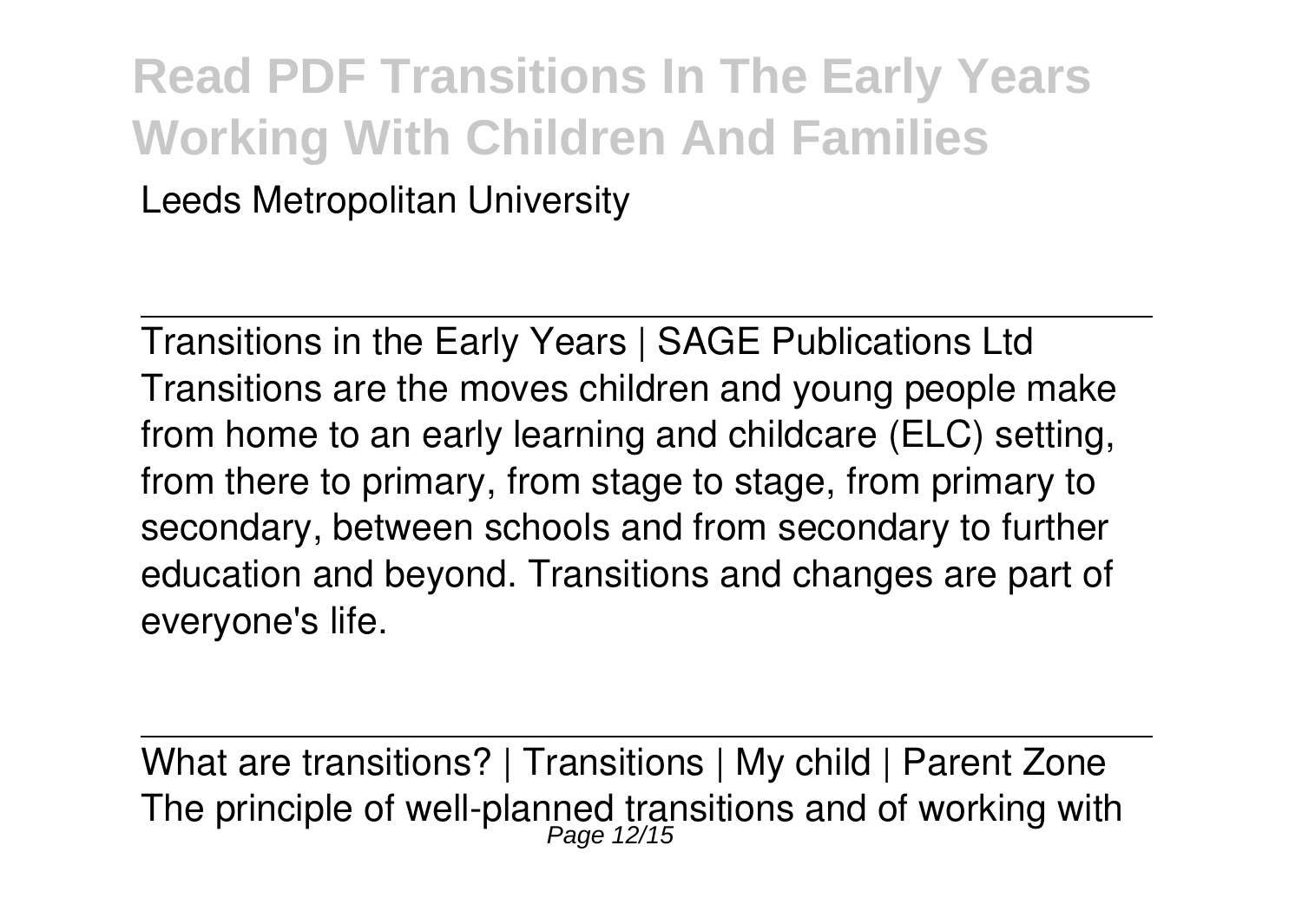parents to ensure that children's needs are met appropriately is embedded within the Early Years Foundation Stage (EYFS). Transition should be viewed as a process rather than a single event and children, practitioners and parents should all be involved in the process.

Managing Transitions in Early Years – The Educator Magazine UK Transitions in the Early Years: A practical guide to supporting children between early years settings and into Key Stage 1 (Early Childhood Essentials)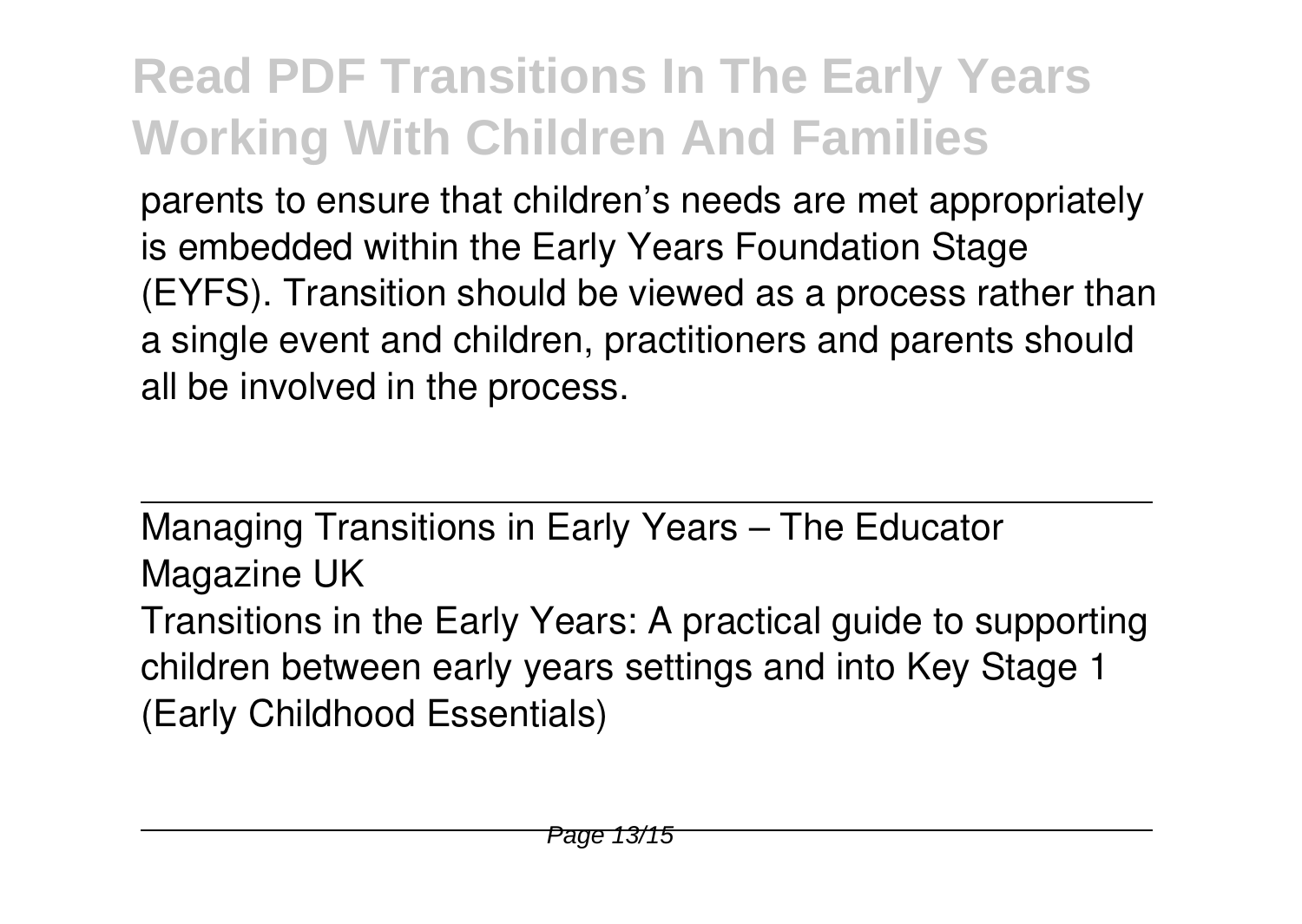Transitions in the Early Years: Working With Children And ... The transitions from childhood to becoming an adult are a very complex process, as there are many changes taking place during these years of development. The years of development through adolescence are normally around the ages of thirteen to eighteen. Biological development can start from being as young as seven years old.

Transitions Of The Early Years - 2068 Words | Bartleby Transitions in the early years Transitions are times of change; they are part of everyday life and take place from the earliest years. One way of supporting children through transitions is to...